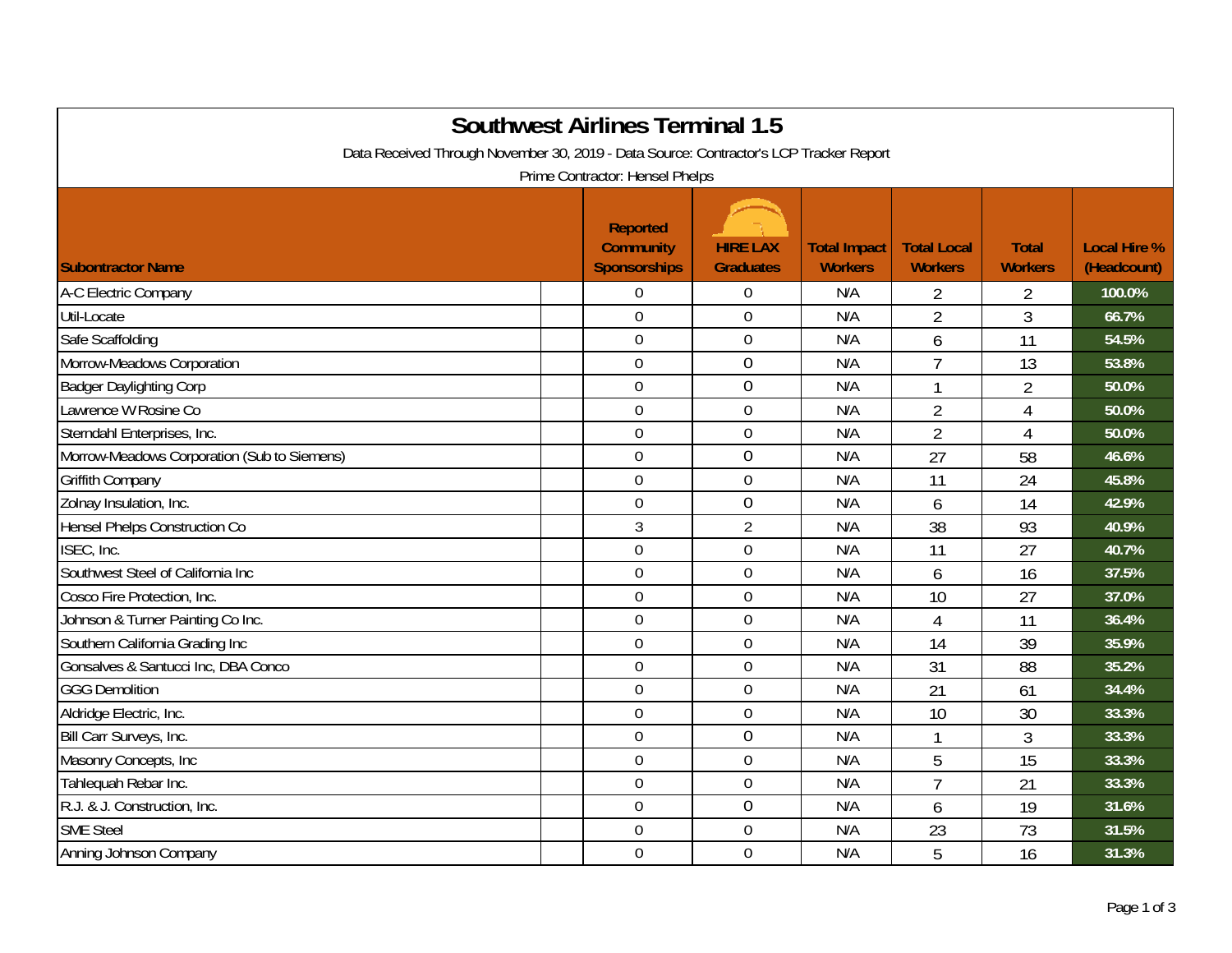| <b>Southwest Airlines Terminal 1.5</b><br>Data Received Through November 30, 2019 - Data Source: Contractor's LCP Tracker Report<br>Prime Contractor: Hensel Phelps |                                                     |                                     |                                       |                                      |                                |                                    |  |  |
|---------------------------------------------------------------------------------------------------------------------------------------------------------------------|-----------------------------------------------------|-------------------------------------|---------------------------------------|--------------------------------------|--------------------------------|------------------------------------|--|--|
| <b>Subontractor Name</b>                                                                                                                                            | <b>Reported</b><br><b>Community</b><br>Sponsorships | <b>HIRE LAX</b><br><b>Graduates</b> | <b>Total Impact</b><br><b>Workers</b> | <b>Total Local</b><br><b>Workers</b> | <b>Total</b><br><b>Workers</b> | <b>Local Hire %</b><br>(Headcount) |  |  |
| Jordim Int'l Inc                                                                                                                                                    | $\mathbf 0$                                         | $\boldsymbol{0}$                    | N/A                                   | 10                                   | 32                             | 31.3%                              |  |  |
| Mike Zarp, Inc.                                                                                                                                                     | $\overline{0}$                                      | $\boldsymbol{0}$                    | N/A                                   | 5                                    | 16                             | 31.3%                              |  |  |
| <b>Gerdau Reinforcing Steel</b>                                                                                                                                     | $\overline{0}$                                      | $\overline{0}$                      | N/A                                   | 14                                   | 45                             | 31.1%                              |  |  |
| Nevell Group, Inc.                                                                                                                                                  | $\mathbf 0$                                         | $\mathbf 0$                         | N/A                                   | 12                                   | 39                             | 30.8%                              |  |  |
| <b>Shoring Engineers</b>                                                                                                                                            | $\overline{0}$                                      | $\boldsymbol{0}$                    | N/A                                   | 27                                   | 89                             | 30.3%                              |  |  |
| Infinity Drywall Contracting, Inc.                                                                                                                                  | $\mathbf 0$                                         | $\mathbf 0$                         | N/A                                   | 26                                   | 86                             | 30.2%                              |  |  |
| Murray Company                                                                                                                                                      | $\mathbf 0$                                         | $\boldsymbol{0}$                    | N/A                                   | 23                                   | 80                             | 28.8%                              |  |  |
| Rebar Engineering Inc.                                                                                                                                              | $\overline{0}$                                      | $\overline{0}$                      | N/A                                   | $\overline{4}$                       | 14                             | 28.6%                              |  |  |
| <b>Performance Contracting</b>                                                                                                                                      | $\mathbf 0$                                         | $\overline{0}$                      | N/A                                   | 15                                   | 56                             | 26.8%                              |  |  |
| Saddleback Waterproofing                                                                                                                                            | $\overline{0}$                                      | $\boldsymbol{0}$                    | N/A                                   | 5                                    | 19                             | 26.3%                              |  |  |
| <b>Building Electronic Controls</b>                                                                                                                                 | $\mathbf 0$                                         | $\mathbf 0$                         | N/A                                   | 1                                    | $\overline{4}$                 | 25.0%                              |  |  |
| <b>Comet Electric</b>                                                                                                                                               | $\mathbf 0$                                         | $\boldsymbol{0}$                    | N/A                                   | $\overline{2}$                       | 8                              | 25.0%                              |  |  |
| <b>Commecial Scaffolding of CA</b>                                                                                                                                  | $\overline{0}$                                      | $\boldsymbol{0}$                    | N/A                                   | 8                                    | 32                             | 25.0%                              |  |  |
| Corradini Corp                                                                                                                                                      | $\overline{0}$                                      | $\overline{0}$                      | N/A                                   | $\overline{2}$                       | 8                              | 25.0%                              |  |  |
| <b>Elljay Acoustics</b>                                                                                                                                             | $\mathbf 0$                                         | $\mathbf 0$                         | N/A                                   | $\mathbf{1}$                         | $\overline{4}$                 | 25.0%                              |  |  |
| Rosendin Electric                                                                                                                                                   | $\overline{0}$                                      | $\boldsymbol{0}$                    | N/A                                   | 22                                   | 88                             | 25.0%                              |  |  |
| Pan-Pacific Mechanical                                                                                                                                              | $\overline{0}$                                      | $\mathbf 0$                         | N/A                                   | 24                                   | 97                             | 24.7%                              |  |  |
| NorCal Pipeline Services, Inc.                                                                                                                                      | $\mathbf 0$                                         | $\overline{0}$                      | N/A                                   | 5                                    | 24                             | 20.8%                              |  |  |
| West Coast Fire Stopping                                                                                                                                            | $\overline{0}$                                      | $\overline{0}$                      | N/A                                   | 1                                    | 5                              | 20.0%                              |  |  |
| Centerline Concrete Cutting                                                                                                                                         | $\mathbf 0$                                         | $\mathbf 0$                         | N/A                                   | 1                                    | 6                              | 16.7%                              |  |  |
| <b>DSM Construction, Inc.</b>                                                                                                                                       | $\mathbf 0$                                         | $\boldsymbol{0}$                    | N/A                                   | 1                                    | 6                              | 16.7%                              |  |  |
| Woodbridge Glass Incorporated                                                                                                                                       | $\mathbf 1$                                         | $\mathbf{1}$                        | N/A                                   | $\overline{2}$                       | 13                             | 15.4%                              |  |  |
| <b>Schindler Elevator Corporation</b>                                                                                                                               | $\mathbf 0$                                         | $\mathbf 0$                         | N/A                                   | 1                                    | 9                              | 11.1%                              |  |  |
| <b>Performance Contracting</b>                                                                                                                                      | $\overline{0}$                                      | $\mathbf 0$                         | N/A                                   | 3                                    | 28                             | 10.7%                              |  |  |
| Underground Construction Co Inc                                                                                                                                     | $\mathbf 0$                                         | $\mathbf 0$                         | N/A                                   | $\overline{2}$                       | 19                             | 10.5%                              |  |  |
| Mr. Crane, Inc.                                                                                                                                                     | $\mathbf 0$                                         | $\mathbf 0$                         | N/A                                   | $\overline{2}$                       | 40                             | 5.0%                               |  |  |